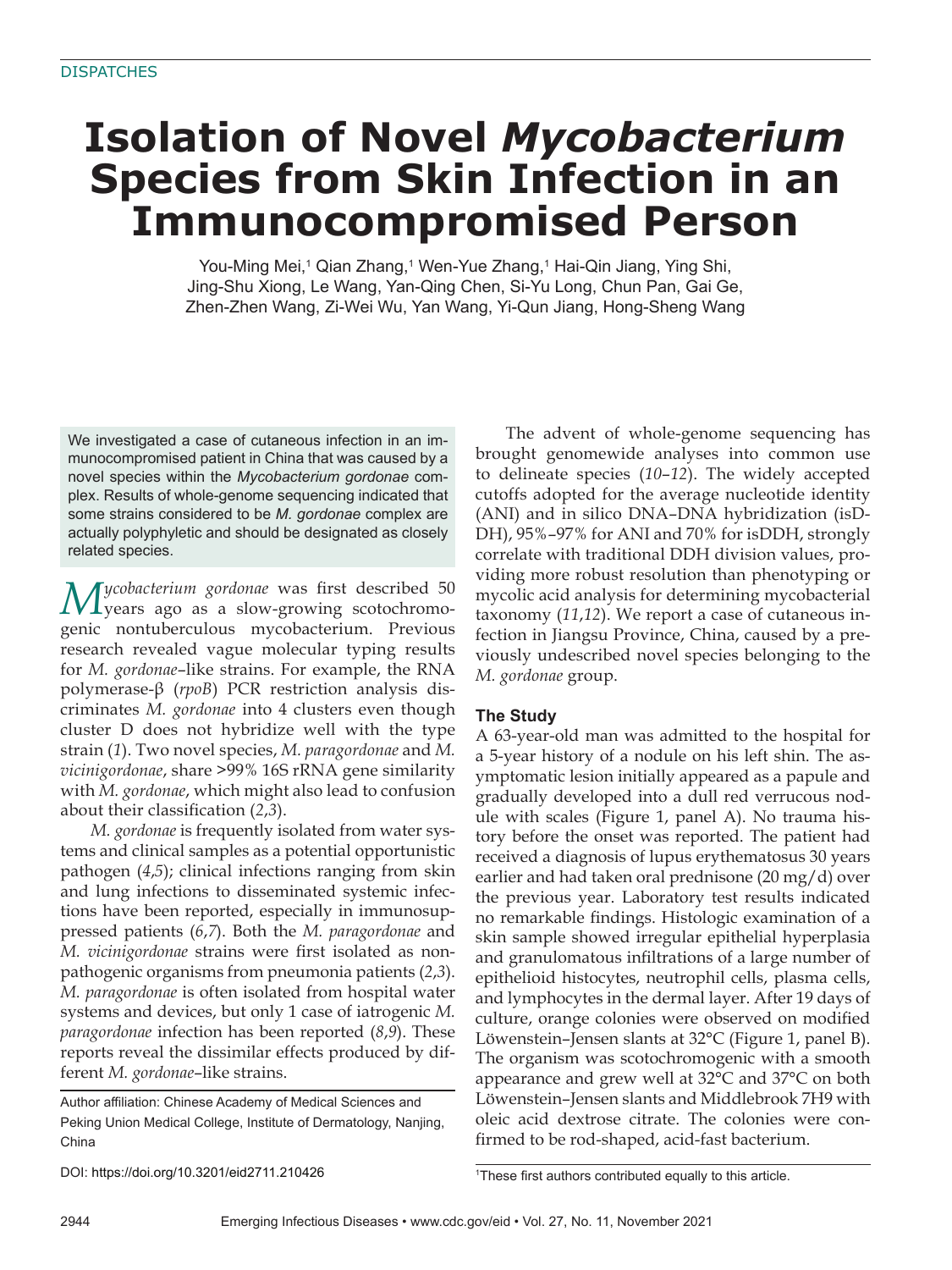We extracted DNA from the colonies for PCR analysis and compared the sequences using BLAST (https://blast.ncbi.nlm.nih.gov/Blast.cgi). The 16S rRNA (1452 bp) gene shared greatest similarity (99.51%) with *M. gordonae ASCr-1.2*; gene sequencing showed *rpoB* (365 bp) shared 97.53% and *hsp65* (765 bp) 95.53% similarity with *M. paragordonae* 49061. On the basis of these results, we diagnosed infection with a member of the *M. gordonae* complex. Drug sensitivity analysis revealed the bacterium to be sensitive to moxifloxacin, levofloxacin, ethambutol, and amikacin and resistant to clarithromycin, isoniazid, and rifampicin; we therefore prescribed a moxifloxacin regimen for the patient. Because the lesion had not healed over several years, we surgically resected it and applied photodynamic therapy after 2 months of antimicrobial drug treatment. One month later, the patient reported that the lesion had recovered well and refused further oral antimicrobial drugs. No recurrence was observed in the following year.

To accurately identify the pathogen to the species level, we performed whole-genome sequencing (8,509,558 reads, 110×) of the isolate X7091 using the Illumina Hiseq 4000 (https://www.illumina.com) and PacBio RS II (https://www.pacb.com) platforms at the Beijing Genomics Institute. Sequence data indicated a 7.1-Mb genome (7,319,570 bp) including a plasmid (216,348 bp) with a guanine-cytosine content of 64.6% (Genbank accession no. GCA\_017086405.1). The complete genome had a guanine-cytosine content of 66.7%, similar to *M. gordonae* (66.8%) and *M. paragordonae* (67.0%). Functional annotation obtained through multiple databases revealed 6,704 coding sequences, 48 tRNA, 3 rRNA, and 35 small RNA genes.

We compared this isolate with all available genomes of the *M. gordonae* group using whole-genome-based computational strategies. ANI calculated by FastANI (https://github.com/ParBLiSS/ FastANI) revealed that the closest matches, with *M. gordonae* HMC\_M15 (87.80%) and *M. gordonae* DSM 44160 (87.79%), were well below the threshold for species delineation (Appendix Table, https://wwwnc.cdc.gov/EID/article/27/11/21-0426-App1.pdf) (*11*). Evaluating isDDH using the Type Strain Genome Server (https://tygs.dsmz.de) showed weak relations with *M. gordonae* DSM 44160 (34.5%) and *M. paragordonae* 49061 (31.3%) (*13*) (Appendix Table); we found no closely related genome in the database. For *M. paragordonae* strains, ANI was 97.8%–98.6% and is-DDH 80.4%–99.9%; for *M. gordonae* strains, ANI was 99.1%–99.9% and isDDH 93.0%–99.3%.

The core-genome phylogeny of the *M. gordonae* complex, constructed using a previously described



**Figure 1.** Novel *Mycobacterium gordonae*–like infection in a 63-year-old man in China. A) Verrucous dull nodule on the left shin of the patient. B) *Mycobacterium* colonies grown on Löwenstein– Jensen medium.

method, suggested that the isolated strain is a branch within the cluster but distant from other *M. gordonae*like strains (*14*,*15*) (Figure 2, panel B). Integration of these highly concordant results strongly suggested that the isolate is distinct from present *M. gordonae*– like strains and represents a novel species within the *M. gordonae* complex. We proposed *Mycobacterium camsnse* sp. nov*.* as the name for this strain.

When comparing the similarity index of all available genomes of the *M. gordonae* group, we found clear demarcations among the *M. camsnse* X7091*, M. gordonae* CTRI 14-8773, *M. vicinigordonae* 24, 7 *M. paragordonae*, and 3 *M. gordonae* strains including the type strain DSM 44160 (Figure 2). Two strains recorded as *M. gordonae* ssp. in the cluster of *M. paragordonae* may have previously been misclassified. *M. gordonae* CTRI 14-8773, isolated in Russia, also represents a novel species of the *M. gordonae* group. These results confirmed the genomic diversity of *M. gordonae*–like strains, corroborating that the *M. gordonae* group is polyphyletic and should be divided into  $\geq$ 5 closely related species.

# **Conclusions**

*M. gordonae* is generally considered a minimally pathogenic mycobacteria. Nonetheless, clinical infections have been reported, even in immunocompetent individuals (*6*,*7*). We isolated a distinct strain within the *M. gordonae* group from a skin infection using whole genome–level approaches based on ANI, is-DDH, and core gene phylogeny. We proposed the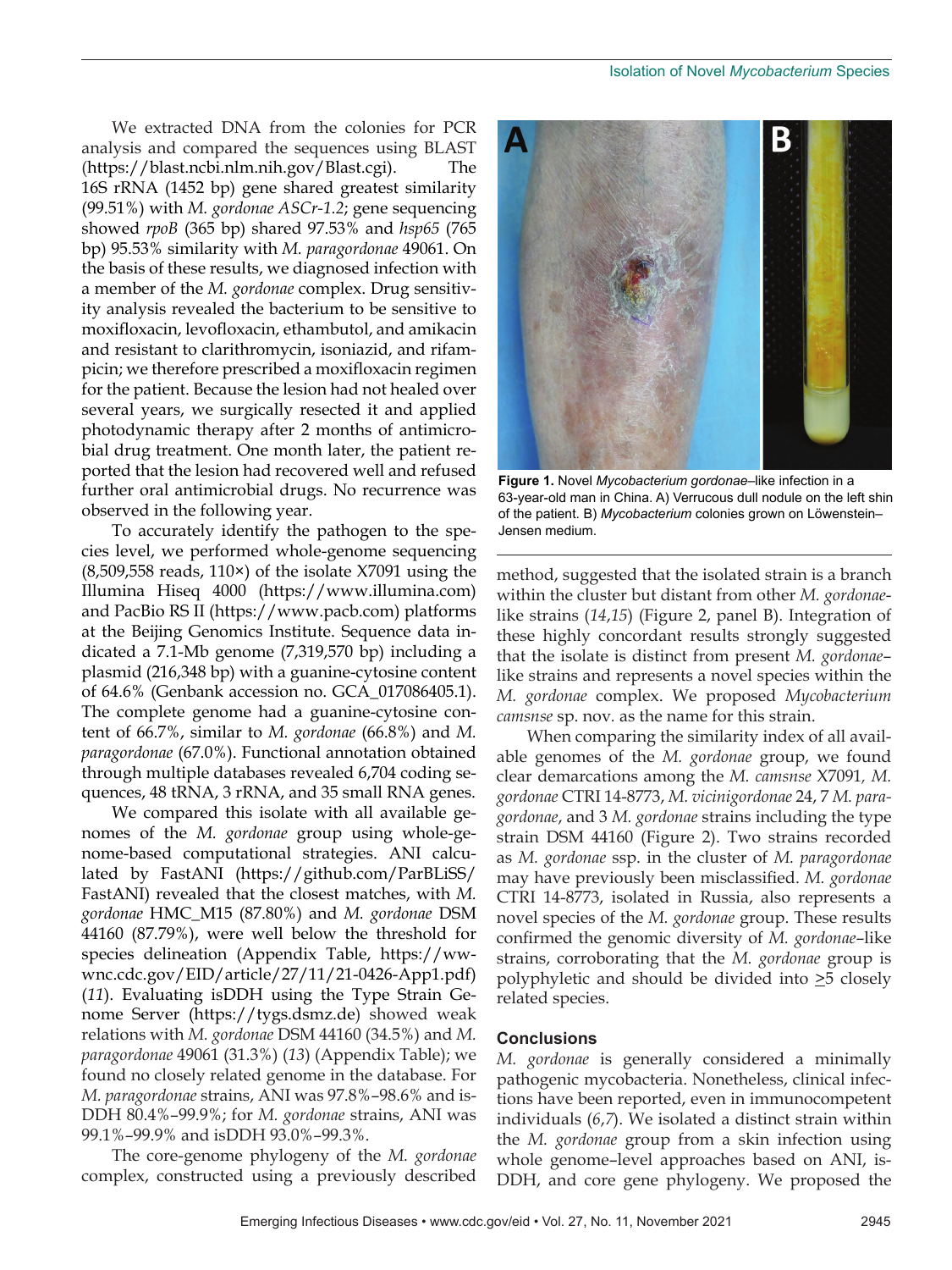name *Mycobacterium camsnse* sp. nov. for this strain. We also provided genomic insights into the heterogeneity of the *M. gordonae–*like strains, including finding

2 strains potentially misclassified as *M. gordonae* ssp., and demonstrated that the present *M. gordonae* group should be designated as 5 closely related species.



**Figure 2.** Phylogenetic trees of isolate from novel *Mycobacterium gordonae*–like infection in a 63-year-old man in China (X7091) and reference isolates. A) Evolutionary tree involving *16S rRNA* gene (1,067 positions) of isolate X7091 and 26 *Mycobacterium* strains. Tree constructed using the maximumlikelihood method and Tamura-Nei model with 500 bootstrap replications in MEGA X (https:// www.megasoftware.net). We selected *Norcadia seriolae* ATCC 43993 as the outgroup. B) Core genome–based maximumlikelihood phylogeny of isolate X7091 and other *M. gordonae*– like strains analyzed by Roary (https://sanger-pathogens.github. io/Roary) and constructed with a general time-reversible plus gamma maximum model (500 bootstrap replications) using the RaxML tool (*14*). We selected *Mycobacterium marinum* ATCC 927 as the outgroup. Scale bars indicate the number of nucleotide substitutions per site.